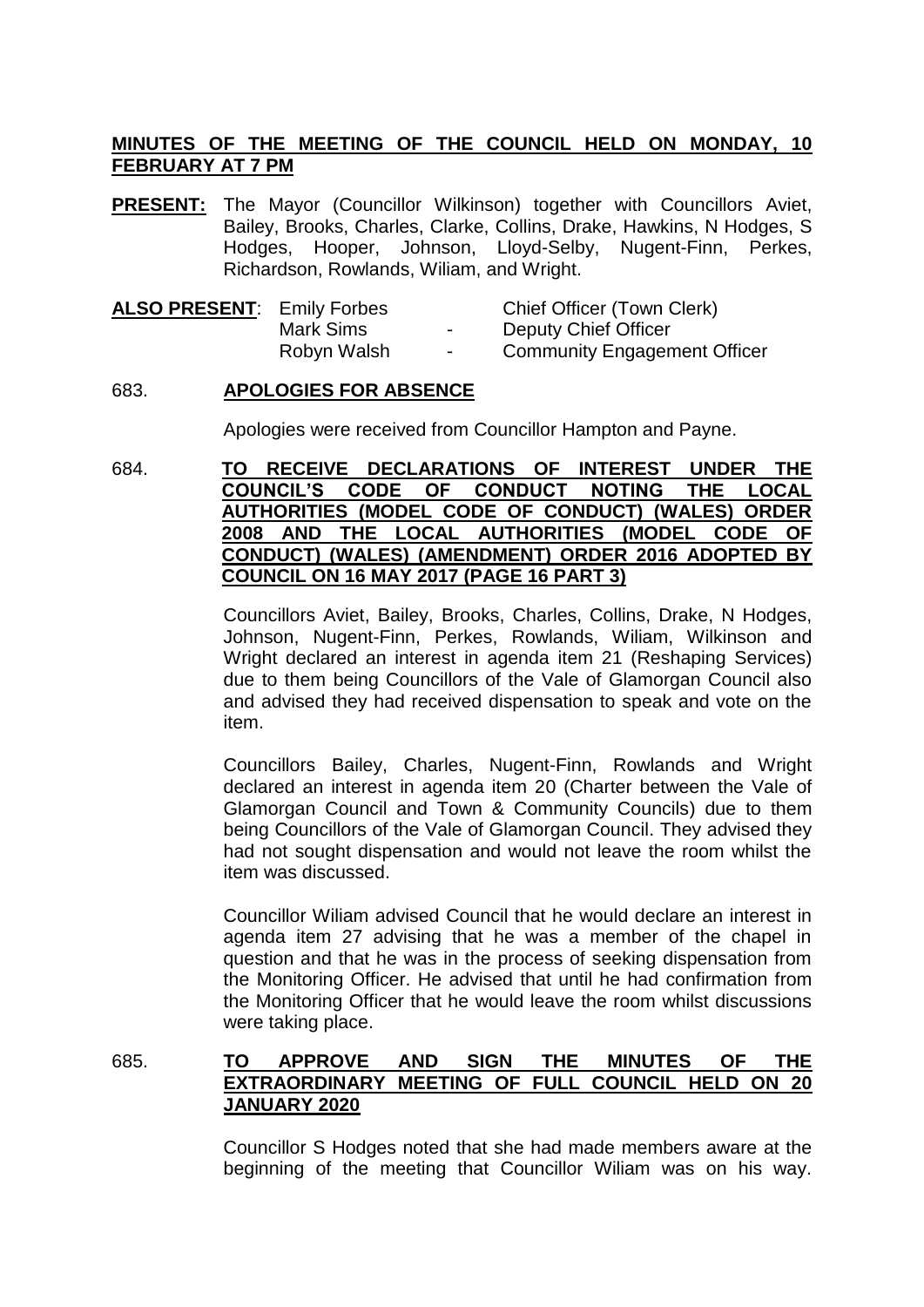However, he was unable to gain entry into the building. Councillor S Hodges requested that this be noted and his apologies be recorded.

The Chief Officer advised members that she was able to provide them with an update in relation to minute no.'s 628(1), 628(2) and 628(4) and requested that this be discussed under Part 2 later on in the meeting.

**RESOLVED: That the minutes of the Extraordinary meeting of Full Council held on 20 January 2020 are approved and signed as a correct record, subject to the amendment above.**

### 686. **TO RECEIVE COMMUNICATIONS FROM THE MAYOR**

The Mayor advised members that she was hoping to host a Charity Race Night, details of which would be forwarded once available.

The Mayor also made members aware that she would host her End of Year Dinner on Friday, 1 May 2020. More details to follow.

### **RESOLVED: That communications from the Mayor be received and noted.**

# 687. **TO CONSIDER QUESTIONS FROM COUNCILLORS (STANDING ORDER 3 (E) REFERS)**

None were received.

# 688. **TO CONSIDER QUESTIONS/COMMENTS FROM MEMBERS OF THE PUBLIC (STANDING ORDER 3 (F) REFERS)**

Barrie Shaw (a member of the public) requested that Council provide him with an update relating to the following questions put to the Mayor at a meeting of Full Council held on Monday, 2 December 2019:-

- 1. Will the Mayor of Barry write on behalf of this council to the Vale of Glamorgan Council, Welsh Government and Natural Resources Wales and ask for an update on the full EIA process and outstanding planning permission needed for the Barry Biomass incinerator?
- 2. Will the Mayor of Barry on behalf of this council write to the First Minister and our elected Assembly Members condemning the commissioning of the biomass incinerator in Barry without the full EIA process and planning permission?

The Chief Officer advised that letters requesting an update of the full EIA process and any outstanding planning permission needed for the Barry Biomass Incinerator had been sent. However, not many replies had been received.

Natural Resources Wales had responded stating that as it was now a planning matter that it was no longer within their remit, advising that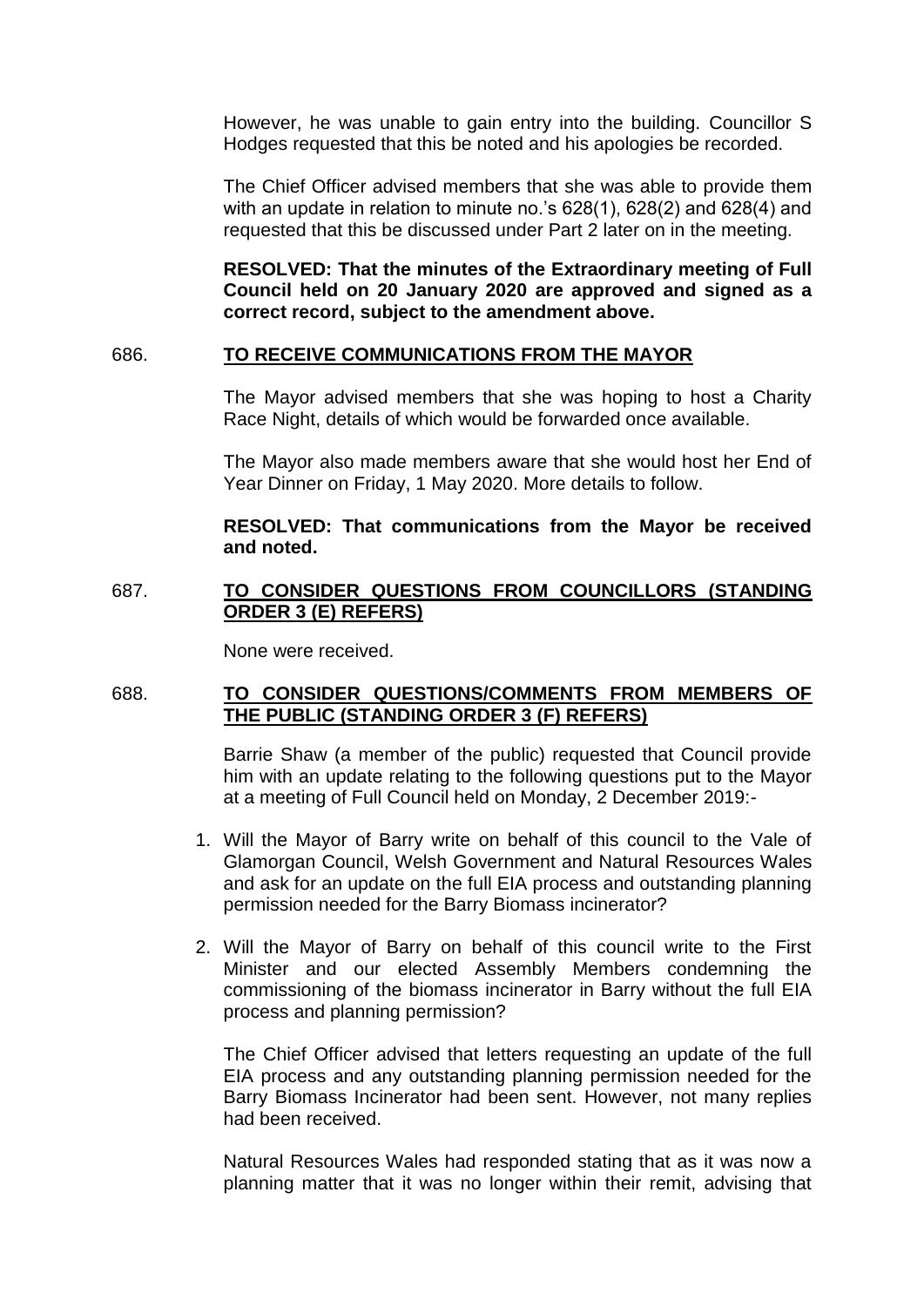Council should wait to receive a response from Welsh Government instead.

A letter received from Councillor Neil Moore was also read to members. However, it was still not clear to members that the original questions had been answered fully.

Barrie Shaw also requested an update relating to the Council's website and when it would be available to view Full Council agendas on it.

The Chief Officer advised that she hoped it would be live in time for this meeting. However, due to the office relocation and that the website will also need translating to Welsh, it has fallen behind schedule. The Chief Officer advised members that she had a meeting scheduled Friday with the designers and that she was hopeful the website would be ready for translation soon. She also advised that hard copies of the agenda were available for the public to view at Barry Library.

Barrie Shaw responded that he was aware of this. However, when he has attempted to view the Town Council agendas at the Library, staff were unaware of where they were kept. The Chief Officer advised that she would contact the Library to ensure all staff were aware of this.

**RESOLVED that the Chief Officer contacts Barry Library to discuss public access to Town Council agendas.**

#### 689. **TO CONSIDER MOTIONS SUBMITTED BY COUNCILLORS**

None were received.

#### 690. **EXCLUSION OF THE PRESS & PUBLIC**

7.15 pm - Members discussed and agreed to move to part 2 of the meeting in order to discuss agenda item 28 which could impact upon the Council's Draft Budget discussions (agenda item19).

**RESOLVED that in accordance with section 1 (2) of the Public Bodies (Admission to Meetings) Act 1960, in view of the confidential nature of the business about to be transacted, it is advisable in the public interest that the press and public are excluded from the remainder of the meeting.**

### 691. **TREES AT MERTHYR DYFAN CEMETERY**

Members were provided with a report regarding the Trees/Hedgerow, being the hedge that runs East to West across the Southern Cemetery boundary; the boundary is with private residential houses in St. Andrew's Road. Members were asked to discuss the next step for Barry Town Council in relation to approximately 141 trees discussed by the Halls, Cemeteries and Facilities Committee.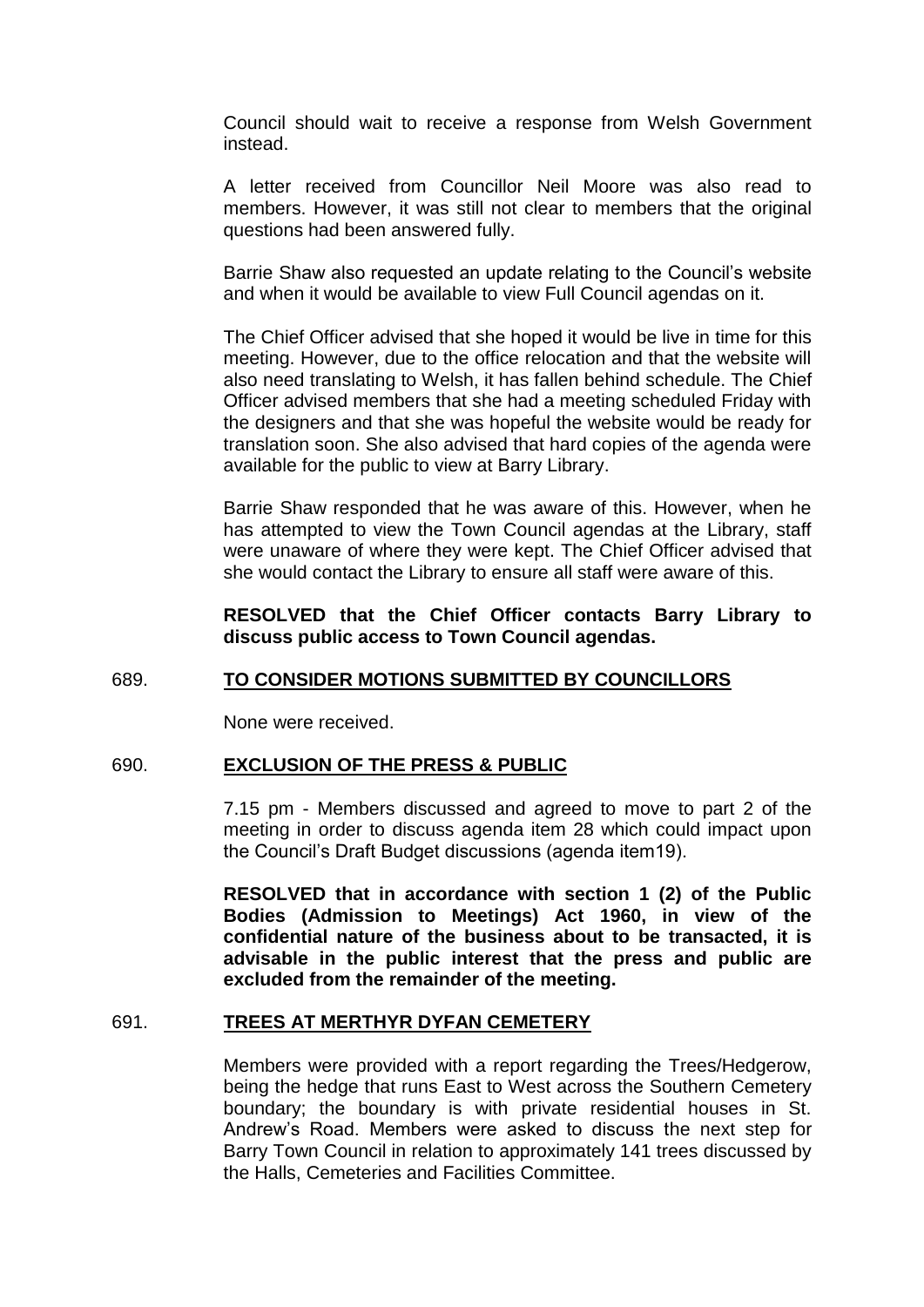Members discussed the report in detail, agreeing that more information was required before they were able to make an informed decision. Members also felt that consultation with residents and the wider public would need to take place.

Members felt that some of the available options did not align with the Council's values of biodiversity and sustainability.

Members agreed that there would need to be budgetary provision made for any potential projects relating to this item and so resolved that £20,000 should be earmarked from the General Reserves to be included in the 2020/21 budget for the purpose of this project.

### **RESOLVED**

- **1. That the Facilities and Cemeteries Manager provide a further detailed report to the Halls, Cemeteries & Community Facilities Committee providing further details, and that consultation with residents and the wider public takes place prior to a decision being made.**
- **2. That budgetary provision of £20,000 for Cemetery tree work is placed in the 2020/21 budget and that this is taken from General Reserves.**

7.42 pm – members of the press and public were invited to re-enter the meeting

692. **TO RECEIVE AND NOTE THE MINUTES OF THE PLANNING COMMITTEE'S MEETINGS HELD ON 11 DECEMBER 2019, 8 JANUARY 2020 AND 29 JANUARY 2020 AND TO GIVE CONSIDERATION TO ANY RECOMMENDATIONS CONTAINED THEREIN**

> **RESOLVED: That the minutes of the Planning Committee's meetings held on 11 December 2019, 8 January 2020 and 29 January 2020 be received and noted.**

693. **TO RECEIVE AND NOTE THE MINUTES OF THE CONSULTATIONS WORKING PARTY MEETING HELD ON 7 JANUARY 2020 AND TO GIVE CONSIDERATION TO ANY RECOMMENDATIONS CONTAINED THEREIN** 

> **RESOLVED: That the minutes of the Consultations Working Party's meeting held on 7 January 2020 be received and noted.**

694. **TO RECEIVE AND NOTE THE MINUTES OF THE HALLS, CEMETERIES AND COMMUNITY FACILITIES COMMITTEE MEETING HELD ON 13 JANUARY 2020 AND TO GIVE CONSIDERATION TO ANY RECOMMENDATIONS CONTAINED**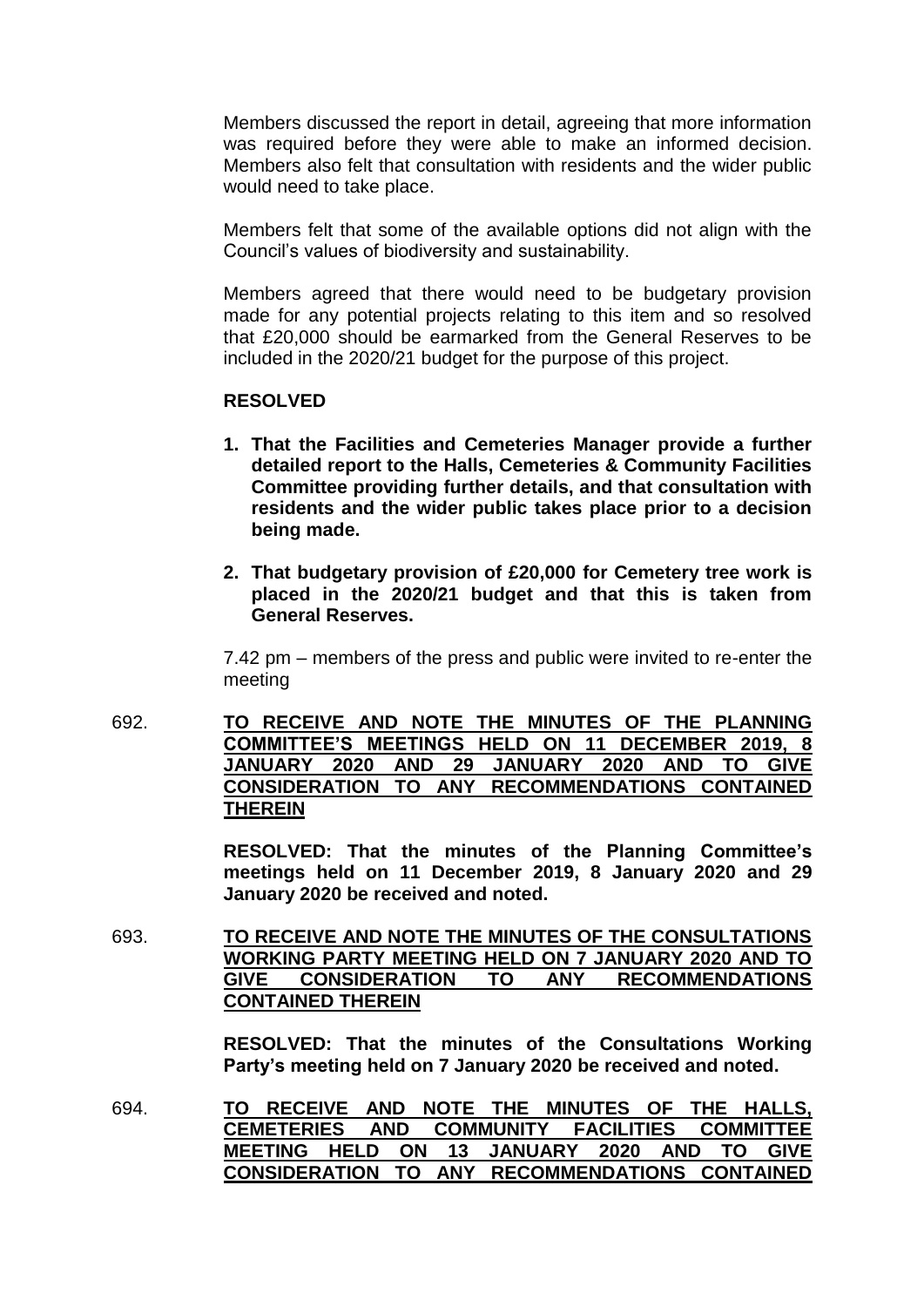# **THEREIN, NOTING THAT RECOMMENDATION, MINUTE NO. A199, WILL BE DISCUSSED UNDER PART 2 OF THE MEETING AT AGENDS ITEM 28**

**RESOLVED: That the minutes of the Halls, Cemeteries and Community Facilities Committee's meeting held on 13 January 2020 be received noting that Recommendation to a meeting of Full Council at minute A 199. was discussed under part 2 of the meeting.**

695. **TO RECEIVE AND NOTE THE MINUTES OF THE SUSTAINABLE BARRY WORKING GROUP MEETING HELD ON 13 JANUARY 2020 AND TO GIVE CONSIDERATION TO ANY RECOMMENDATIONS CONTAINED THEREIN**

#### **RESOLVED:**

- 1. **That the minutes of the Sustainable Barry Working Group meeting held on 13 January 2020 be received and noted.**
- **2. That with immediate effect, all internal printing is undertaken in "draft mode" to reduce ink usage and cost.**
- **3. That action sheets are reviewed to no longer involve colour printing.**
- **4. That in future, Council documents (such as the Corporate Plan) are printed in black and white when they are printed for internal discussions and at Council meetings, with the exception of yellow printing for confidential papers.**
- **5. That this Council requests that the Public Service Board reviews its membership to include representations from individual Town & Community Councils and that it be affirmed that as Barry Town Council serves the largest town in Wales this Council should be fully represented at the board in its own right.**
- 696. **TO RECEIVE AND NOTE THE MINUTES OF THE PERSONNEL COMMITTEE MEETING HELD ON 20 JANUARY 2020 AND TO GIVE CONSIDERATION TO ANY RECOMMENDATIONS CONTAINED THEREIN**

Councillor Richardson advised that she had been in attendance at this meeting as an observer. However, this was not reflected in the minutes.

**RESOLVED: That the minutes of the Personnel Committee's meeting held on 20 January 2020 be received and noted, subject to the amendment above.**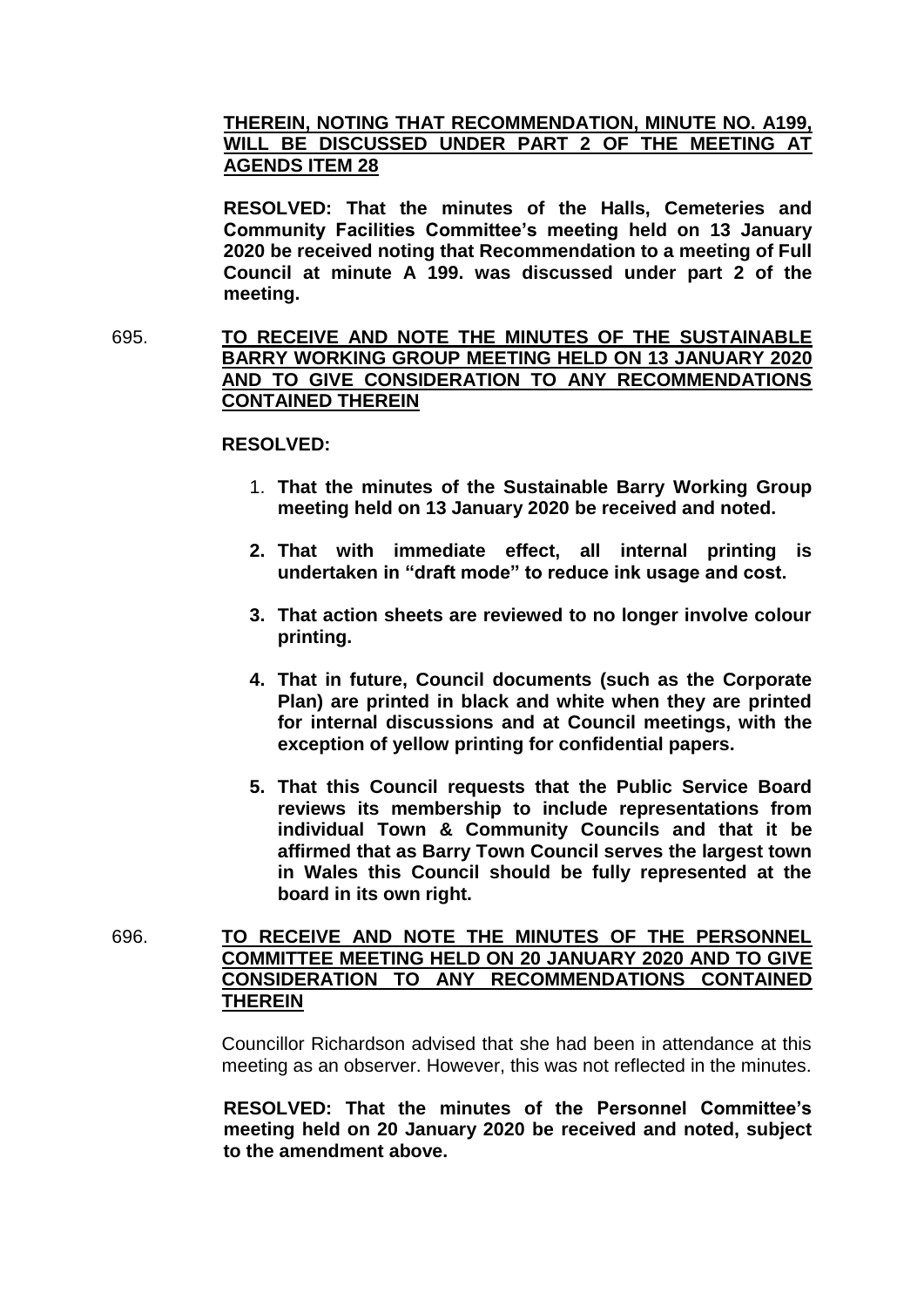697. **TO RECEIVE AND NOTE THE MINUTES OF THE FINANCE, POLICY AND GENERAL PURPOSES COMMITTEE MEETING HELD ON 27 JANUARY 2020 AND TO GIVE CONSIDERATION TO ANY RECOMMENDATIONS CONTAINED THEREIN**

### **RESOLVED:**

- **1. That the minutes of the Finance, Policy and General Purposes Committee meeting held on 27 January 2020 be received noting that Recommendation to a meeting of Full Council at minute F228. (the Draft Budget) would be discussed in full at Agenda Item 18.**
- **2. That the Christmas meals grant is open to all organisations providing Christmas meals to residents of Barry.**
- 698. **TO RECEIVE AND NOTE THE MINUTES OF THE FAIRTRADE ADVISORY COMMITTEE MEETING HELD ON 30 JANUARY 2020 AND TO GIVE CONSIDERATION TO ANY RECOMMENDATIONS CONTAINED THEREIN**

Councillor Lloyd-Selby noted that she had forwarded her apologies to this meeting. However, this was not reflected in the minutes.

**RESOLVED: That the minutes of the Fairtrade Advisory Committee meeting held on 30 January 2020 be received and noted, subject to the amendment above.**

699. **TO RECEIVE AND NOTE THE MINUTES OF THE SHOP LOCAL BARRY ADVISORY GROUP MEETING HELD ON 6 FEBRUARY 2020 AND TO GIVE CONSIDERATION TO ANY RECOMMENDATIONS CONTAINED THEREIN CONTAINED THEREIN**

### **RESOLVED:**

- **1. That the minutes of the Shop Local Barry Advisory Group meeting held on 6 February 2020 be received and noted.**
- **2. That a further two months of social media outsourcing, at a cost of £800 to be taken from the Shop Local Barry Advisory Committee budget 2019/20 be approved.**
- **3. That an additional one month of social media outsourcing, for the month of April 2020, at a cost of £400 to be allocated from the Shop Local Barry Advisory Committee budget 2020/21 be approved.**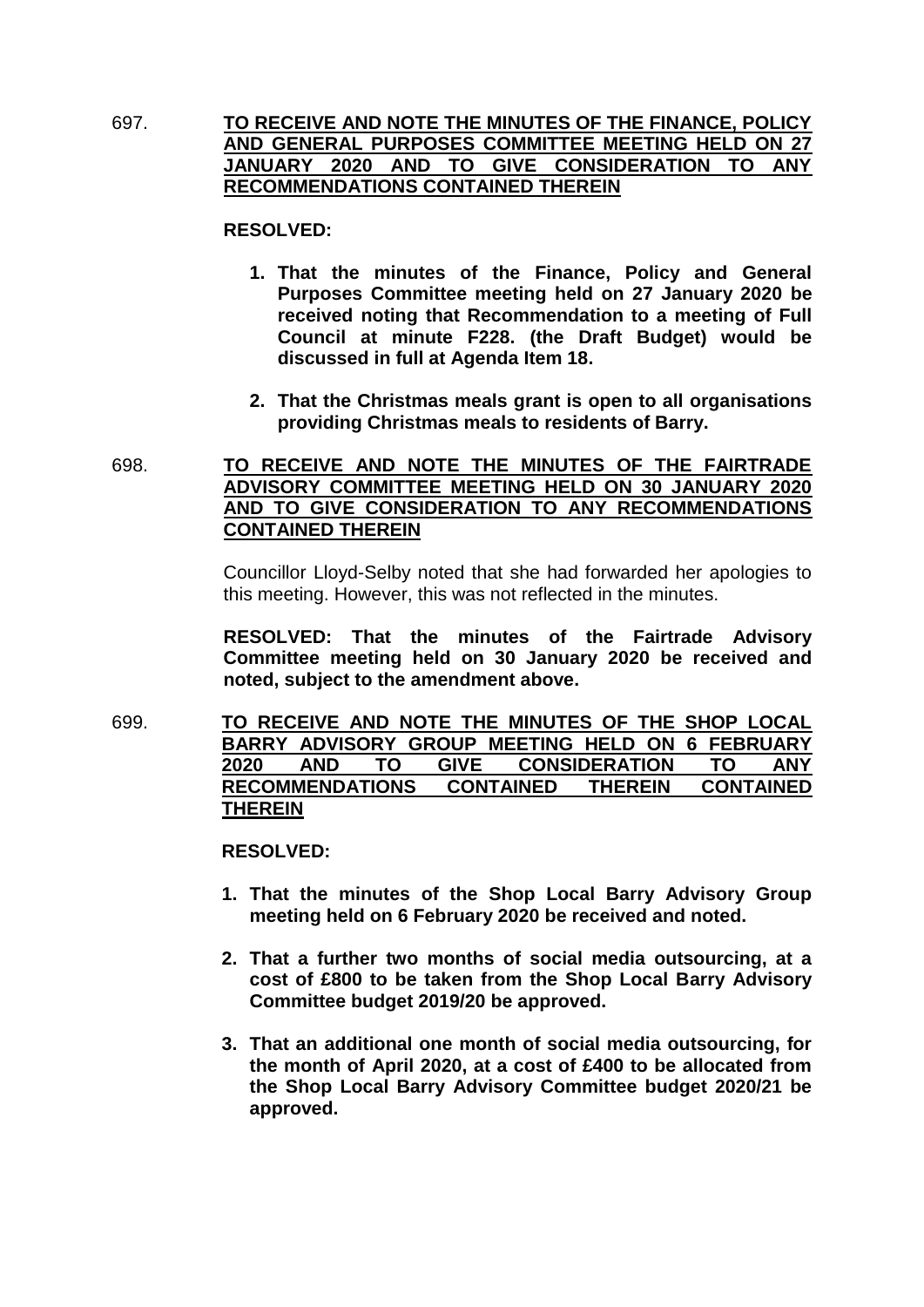**4. That Dewi Sant Festival event funding of £1725 from the Shop Local Budge 2019/20 be approved, subject to Council receiving the appropriate recognition.**

# 700. **SCHEDULE OF PAYMENTS OF ACCOUNTS FOR FEBRUARY 2020**

Members received the schedule of payments for February 2020 for approval consisting of BACS payments and direct debits in the amount of £42,408.32.

# **RESOLVED:**

- **1. That the information relating to salary payments for December 2019 and January 2020 inclusive, which has been certified and authorised by the appropriate officers in accordance with the requirements of Standing Order 19(c), be received and noted.**
- **2. That the schedule of payments for February 2020 consisting of BACS payments and direct debits in the amount of £42,408.32 be approved**

# 701. **BUDGET MONITORING REPORT 1 APRIL TO 31 DECEMBER 2019**

Members received a report informing them about the Council's income and expenditure in the 2019/20 financial year as at the end of December 2019.

**RESOLVED: That the budget monitoring report for December 2019, indicating actual income and expenditure up to the end of month seven in the 2019/20 financial year be received, noting the projected underspend of £38,258 for 2019/20.**

# 702. **COMMENTS RECEIVED THROUGH BUDGET CONSULTATION**

Members received the information provided to the public and the comments received during the consultation period for the draft budget 2020/21.

# **RESOLVED: That the report be received and noted.**

### 703. **DRAFT BUDGET 2020/21**

Members received the draft budget proposal for the 2020/21 financial year.

Members were reminded that at the Council's meeting held on 2 December 2019 members approved the draft budget 2020/21 for public consultation that provisionally set a precept requirement of £1,196,579 being an increase to a Band D tax payer of 1.14%.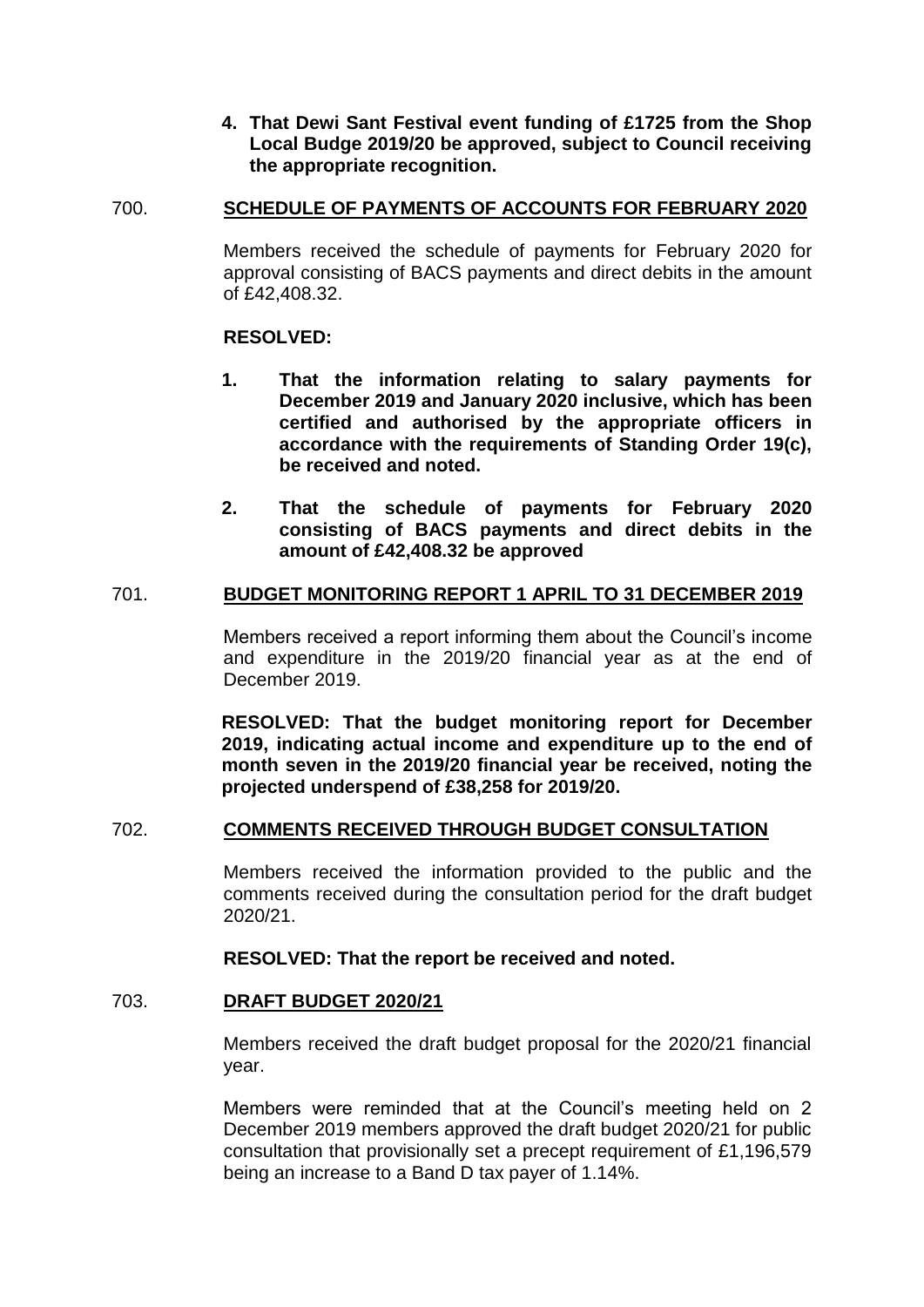Councillor Brooks began discussions, stating that Council had aspirations and it was not always clear which projects would be presented to Council for consideration and so it was important that funds were kept available. Councillor Brooks proposed, with Councillor Lloyd-Selby seconding that Barry Town Council commits to raising the precept by 1% through reducing the income to the budget set aside for the Cemetery Roads Programme by £2,000. This would mean a Band D Tax Payer would pay £58.44 per year.

Councillors Bailey and S Hodges as Group Leaders of the opposition supported Councillor Brooks' proposal.

A vote was taken, of which the decision was unanimously in favour of supporting the Leader's proposal.

The Deputy Chief Officer requested that members agree that the fencing programme will be included in the 2020/21 budget for the purpose of the minutes.

### **RESOLVED:**

- **1. That the draft budget be approved.**
- **2. That the fencing programme in the amount of £27,000 will be included in the 2020/21 budget, funded from the Cemetery Improvement Reserve.**
- **3. That a precept of £1,194,864 be levied on the Vale of Glamorgan Council for the 2020/21 year, equating to £58.44 per Band 'D' Council tax payer, being an increase of 1% compared to £57.86 for 2019/20.**

# 704. **CHARTER BETWEEN THE VALE OF GLAMORGAN COUNCIL AND TOWN AND COMMUNITY COUNCILS FOR ADOPTION**

Members received the Charter between the Vale of Glamorgan Council and Town and Community Councils.

Councillor S Hodges made members aware of a presentation she had received at the last Community Liaison Committee meeting from Victoria Robinson regarding Planning and the Charter. She advised that there would be an allocated slot for Town & Community Councillors to make representations at Vale Planning Meetings and that the Planning Committee would be required to nominate a representative for this.

### **RESOLVED:**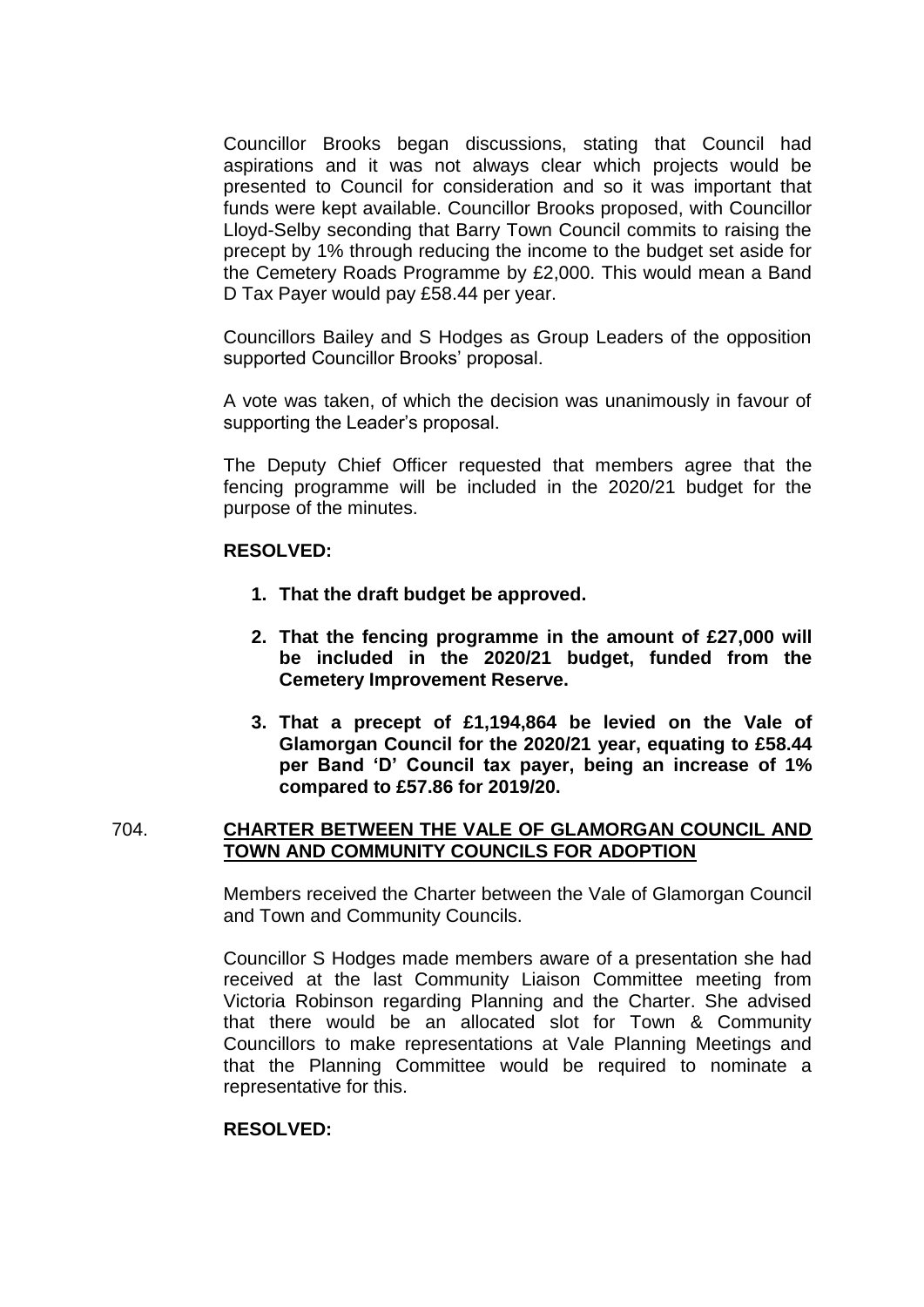- **1. That the Charter between the Vale of Glamorgan Council and Town and Community Councils be adopted.**
- **2. That the Planning Committee nominates a representative to attend the Vale of Glamorgan Council Planning meetings on behalf of Barry Town Council to make representations (if required) in the allocated slot provided for Town & Community Councils**

# 705. **RESHAPING SERVICES**

None received.

Members agreed that this item should be removed from the agenda until such a time that an update is available.

**RESOLVED that the standing item; Reshaping Services be removed from the Full Council agenda until such a time that an update is available.**

# 706. **VE DAY 75 CELEBRATIONS**

Members were provided with a report regarding VE Day Celebrations and asked to consider whether this Council wishes to organise an event also.

Members discussed and decided that they would like to host an event and requested that Officer contact Barry at War, Royal British Legion, Barry RAF and the Merchant Navy to work in partnership.

Members discussed potentially hosting an Afternoon Tea / Dance on the square and the possibility that the event may have to be held on the Thursday prior to VE Day due to the bank holiday.

Councillor S Hodges queried whether members wished to promote grants for those in the community wishing to organise a street party as Council had done for other events such as the Queen's 90<sup>th</sup> Birthday. Members agreed up to £3,000 from the Community Grants budget.

Councillor Charles also noted that the Council may be able to access an Armed Forces Grant and that this should be explored.

### **RESOLVED:**

**1. That this Council will support VE Day through hosting an event on King Square, seeking partnerships with Barry at War, Royal British Legion, Barry RAF, Merchant Navy and other interested parties.**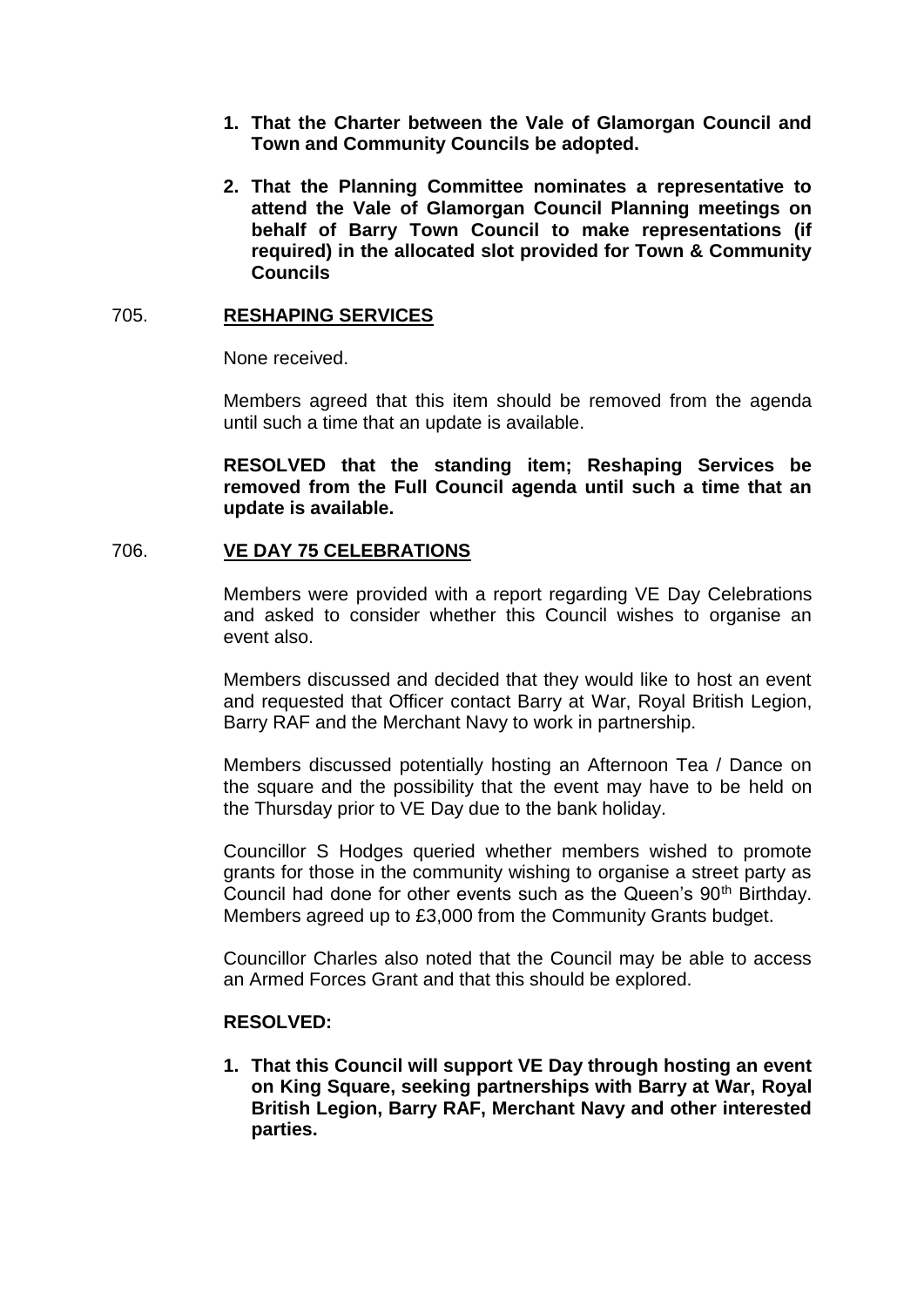**2. That grants will be offered at £4.50 per head for those in the community wishing to organise a street party and that up to £3,000 is allocated from the Community Grants budget for this purpose.**

### 707. **DATE OF NEXT MEETING**

**RESOLVED: That the next ordinary meeting of Full Council will be held on Monday, 6 April 2020 at 7 pm.**

# 708. **EXCLUSION OF THE PRESS & PUBLIC**

**RESOLVED that in accordance with section 1 (2) of the Public Bodies (Admission to Meetings) Act 1960, in view of the confidential nature of the business about to be transacted, it is advisable in the public interest that the press and public are excluded from the remainder of the meeting.**

# 709. **URGENT ACTIONS**

None received.

# 710. **TO RECEIVE AND NOTE THE MINUTES OF THE MEMORIAL HALL & THEATRE WORKING PARTY HELD ON 23 JANUARY 2020 AND GIVE CONSIDERATION TO ANY RECOMMENDATIONS THEREIN**

**RESOLVED: That the minutes of the Memorial Hall and Theatre Working Party meeting held on 23 January 2020 be received and noted.**

8.10 pm - Councillor Wiliam left the meeting.

# 711. **COSTS FOR A SURVEY OF THE TABERNACLE CHURCH, HOLTON ROAD, BARRY FOR A FUTURE HERITAGE PROJECT**

Members were provided with a report regarding the costs associated (£6,050) to conduct a survey of the Tabernacle Church, Holton Road, Barry for a future heritage project.

The Chief Officer advised members that in order to conduct the survey Council would need to authorise a virement of £6,050 from salaries to the Professional Fees budget. She further advised that in order to explore this project further and potential grant options, a survey would need to be completed.

Members were advised that there was a fair amount of interest in the building and that conducting the survey may show the vendor that the Council has serious intent.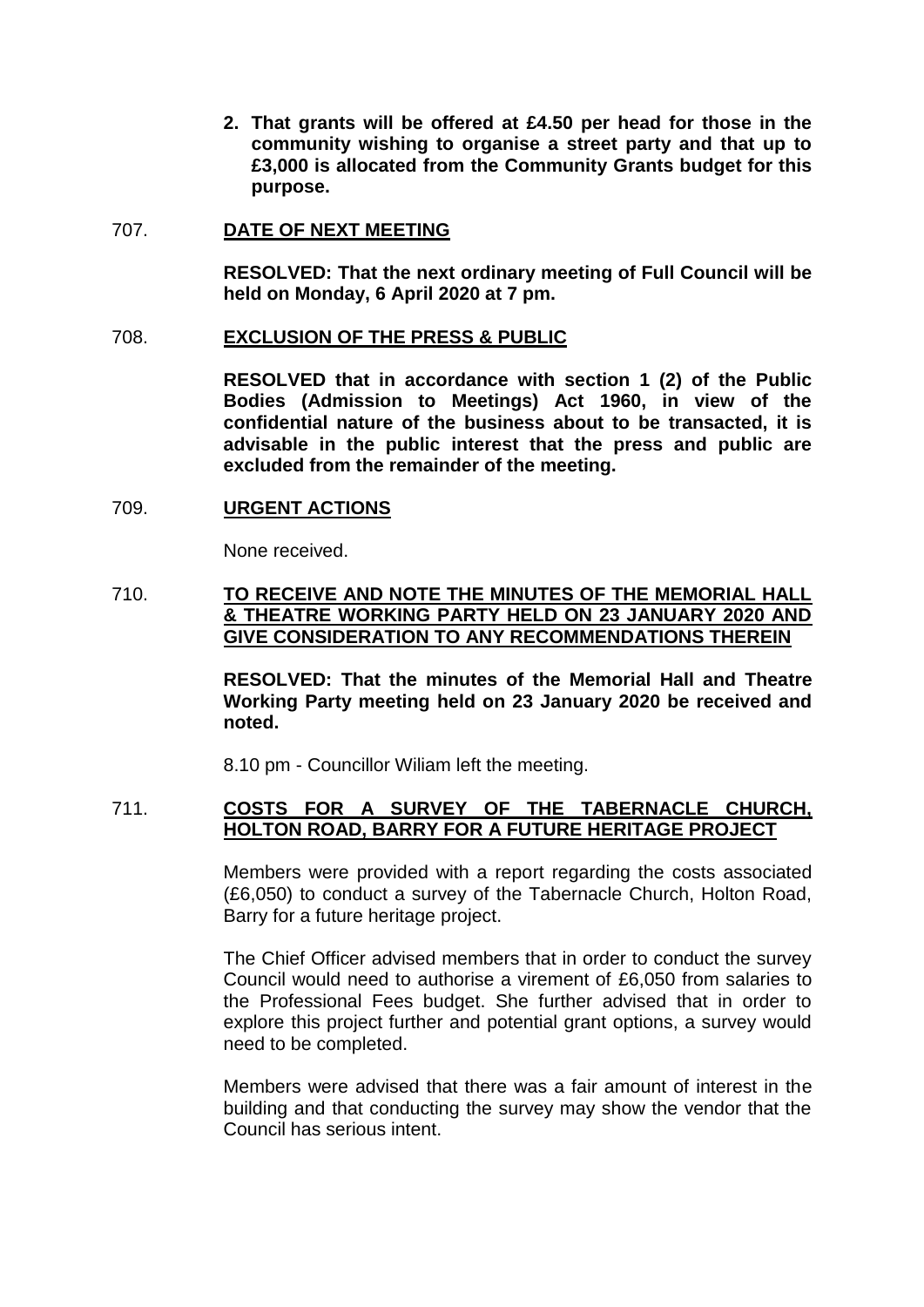Councillor N Hodges reminded members that the project was part of the Council's Corporate Plan.

# **RESOLVED:**

- **1. That a virement of £6,050 is authorised from the M&S/Salaries expenditure heading to M&S/Other Professional Fees to pay the costs associated with a building survey as detailed within the report.**
- **2. That the Chief Officer gauge interest from the Vendor's Estate Agent, confirming the Council's intent with the authorisation of a survey.**

8.25 pm – Councillor Wiliam re-joined the meeting.

# 712. **TO APPROVE AND SIGN THE MINUTES OF THE EXTRAORDINARY MEETING OF COUNCIL HELD ON 20 JANUARY 2020**

The Chief Officer provided members with a letter received from Nigel Connor (solicitor acting on behalf of JD Wetherspoon) dated 6 February 2020 and a draft letter written by the Council's solicitors addressing both the last meeting of Full Council (held on 20 January 2020) and the latest letter received.

8.25 pm – Councillor Brooks proposed, with Councillor S Hodges seconding that Standing Orders be moved for a period of 10 minutes.

Councillor S Hodges proposed, with Councillor Lloyd-Selby seconding that the letter drafted by the Council's solicitors should be sent with the omission of paragraph 13, with a deadline of 2 weeks by which a response should be received from JD Wetherspoon. Minutes would not be attached to the letter.

A vote was taken on the above proposal. The result of which was that the proposal was **CARRIED** by way of a majority vote.

For - 15 Against - 5

### **RESOLVED:**

**1. That the letter drafted by the Council's solicitors is sent with the omission of paragraph 13, providing a deadline of 2 weeks by which Council expect to have received a response from JD Wetherspoon.**

The meeting closed at 8.35 pm.